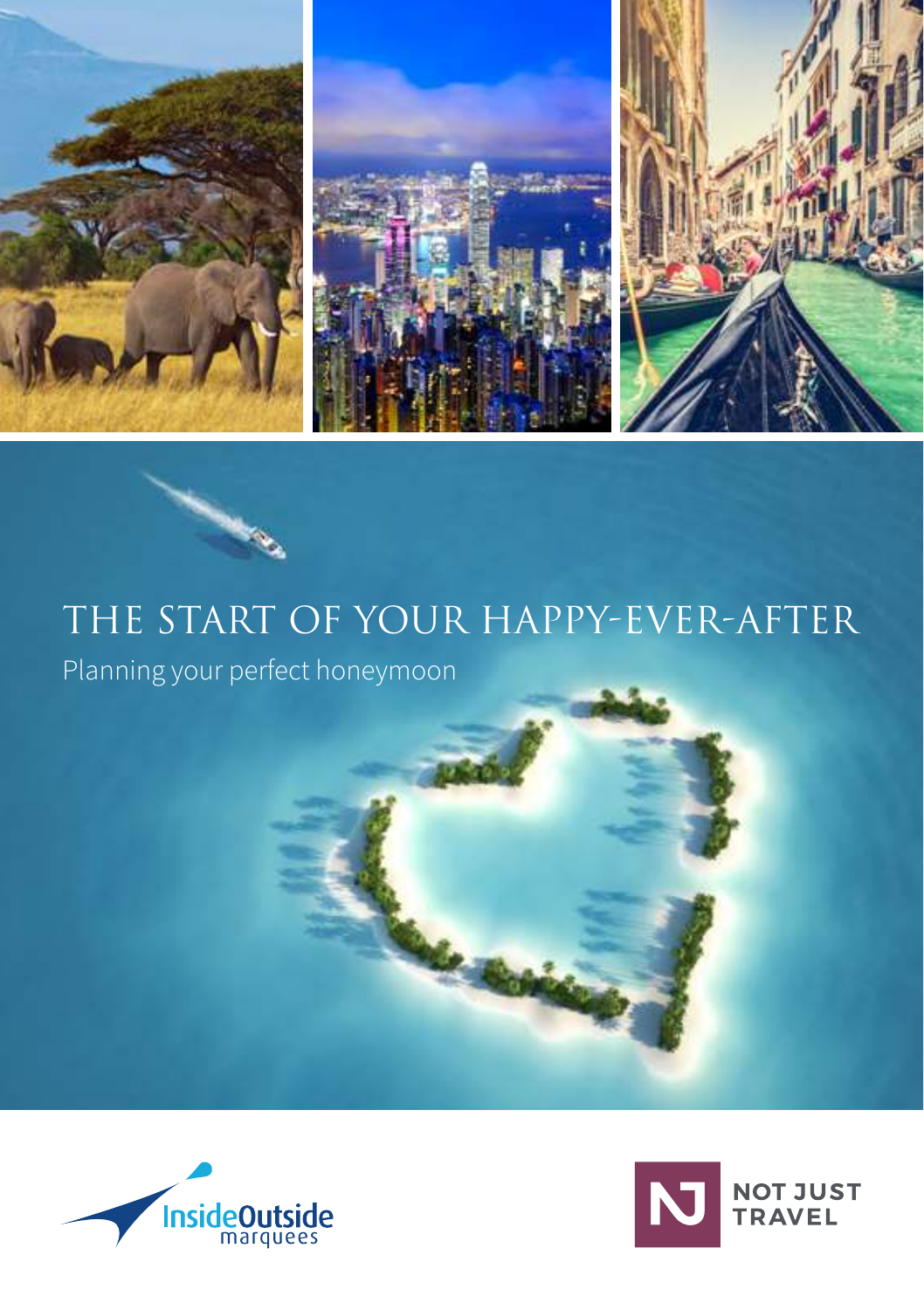

"As for booking our honeymoon with you, I'm so glad we did. It took the stress out of it (and you know I was stressing) and your advice/guidance really helped in picking the right honeymoon for us. Will definitely be in contact for any upcoming holidays …"



## CONGRATULATIONS!

So you're getting married! It's going to be one of the most exciting moments in your life, but it also means there are a million things to think about and lots of organising ahead. From planning the date to finding venues, arranging the wedding ceremony and reception and deciding who you'll invite, there is much to be done. And then there's the honeymoon to plan as well!

This guide, brought to you by Inside Outside Marquee Hire and Sue Carne of Not Just Travel, is designed to provide both inspiration and useful advice to make sure that organising your honeymoon is a pleasure, not simply one more thing to tick off a very long to-do list. Sit back and relax, have a read and start imagining your perfect honeymoon.

contact us to find out more (001372459485 sales@inside-outside.co.uk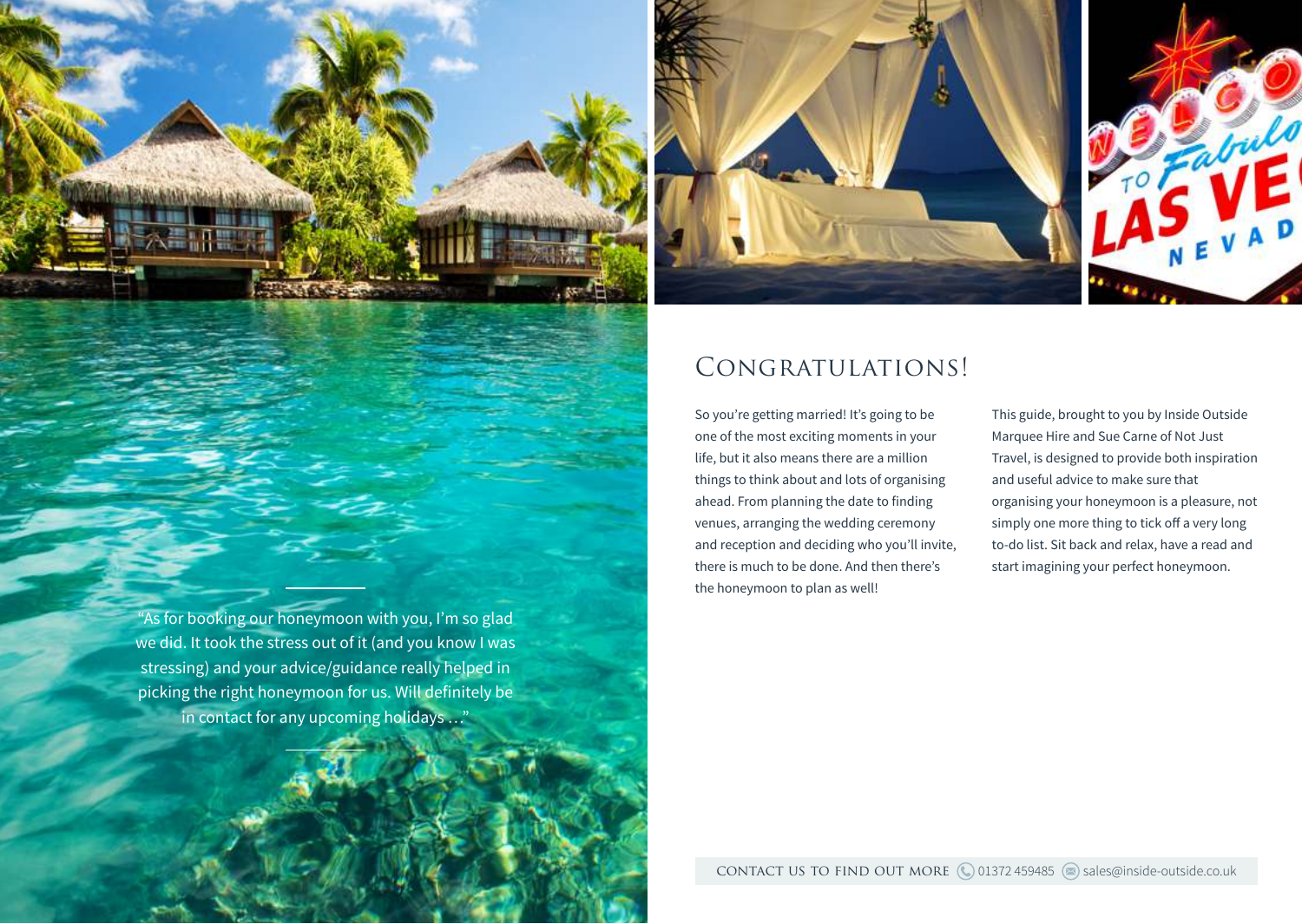## Making plans

Planning any kind of holiday is exciting but your honeymoon is something else altogether. You've shared your wedding day with family and friends, now it's time to enjoy the start of your married life – just the two of you. Your honeymoon may be the perfect opportunity to discover an exotic location or to take the trip of a lifetime. Whatever you choose, it's important to remember that it's a holiday for both of you. Discuss your ideas and make sure you're both happy about what's being planned – even if it means a few compromises along the way.

## Set your budget

Despite talking dream destinations it's essential that you are realistic about what you can afford. Agree a budget and stick to it. You want to enjoy your time away not fret about what it's costing.

What type of holiday do you want? If you both want to simply laze on an idyllic beach, sipping cocktails and cultivating your tan, your holiday plans will be relatively straightforward. However, even the most perfectly matched couple may have to strike a balance between relaxation and more active pursuits. So talk through the options.

Do you want to be based by a beach? Are you looking for adventure? Do you want to experience the local culture and go for a twin-centre holiday? How about a safari?

#### When are you travelling?

Traditionally, couples go on honeymoon as soon as the wedding is over – but you don't have to. Depending on where you're going you may want to delay for a few months. For instance, if you're getting married in October and planning to honeymoon in Sri Lanka you'll be going in the rainy season. Wait until December and the weather will be glorious. Some hotels are happy to offer honeymoon packages for up to three months – or even as much as a year – after the wedding date.

### How long will you be away?

If you're planning a long-haul journey you're probably looking at a 10-day or 14-day holiday. If it's a trip you've always wanted to do together you may be looking at longer in order to pack in everything you want to see and do. Make sure you can negotiate the appropriate time off from



### Where will you stay?

Your accommodation has a big influence on the overall experience. It also has an impact on price. When you're looking at what's available take account of the star rating, room type and board basis. And once you've made a shortlist, check recent traveller reviews on sites such as TripAdvisor to see if experiences match with the hotels' promises.

### Book as early as possible

Even a year ahead isn't too soon! Some places – safari lodges are a prime example – are often booked well ahead. However, flights are generally available no earlier than 11 months in advance, so the sooner you start planning the more chance you'll have of everything falling into place – from the flight times to your first choice hotel and the best room. And the earlier you book the better the bargain. Demand drives prices upwards, so low availability means less choice for more money.

work to avoid disappointment. The same of the same work to avoid disappointment. trip to Bali. Sue took care of the entire thing – from designing our holiday package to booking flights, accommodation and transfers, sending us our travel documentation – and answering last minute questions on the day we left!"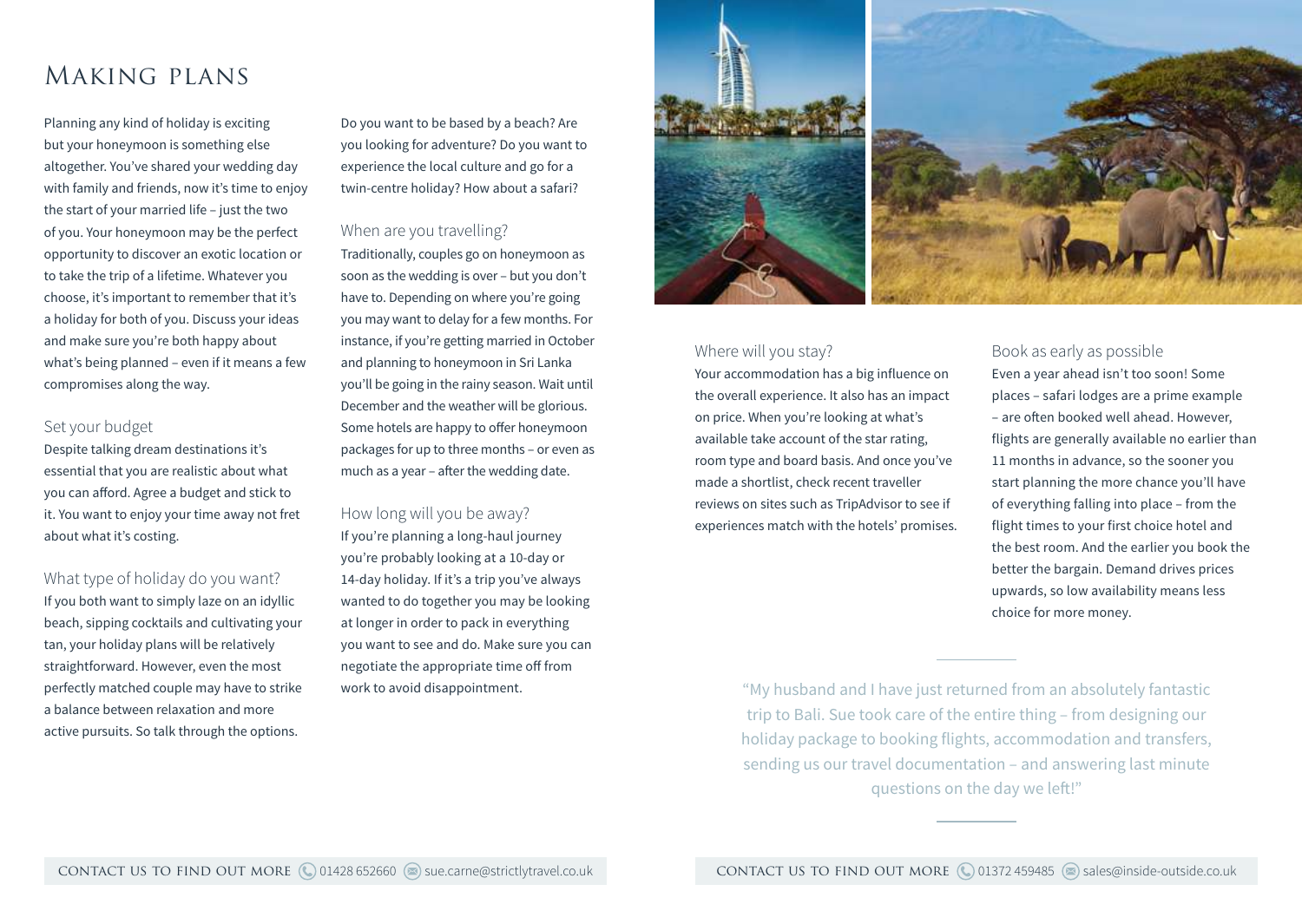# WHERE IN THE WORLD WILL YOU GO?

With the world your oyster, there are so many wonderful places to discover together. If you're struggling to choose between several ideal destinations, why not make a long-term plan for how you'll mark milestone anniversaries – that way you'll eventually visit all the places that have captured your imagination!

### Indian Ocean

With its tropical waters, palm trees and white sands, the Indian Ocean boasts some of the most beautiful destinations in the world. The tiny islands that make up the Maldives are a honeymoon haven where you can enjoy diving and snorkelling, spa treatments, amazing cuisine and chic beach villas. Mauritius is often teamed with a safari in South Africa, the perfect combination of adventure and relaxation. If you're looking for a cultural experience, take a tour of Sri Lanka's ancient landmarks and then unwind in luxury at a beachfront hotel. Or head for a castaway island and explore the natural beauty of the Seychelles.

### Caribbean

The Caribbean islands offer something for everyone – the difficulty is choosing which to visit! From Cuba to Barbados, each island has its own distinctive personality, which means you can create a totally bespoke honeymoon tailored around your interests.









Thailand, Bali, Vietnam, Malaysia – the names alone conjure up exotic and inspiring images. Whether you want to enjoy tranquil beaches or to explore ancient cultures and architecture, the Far East offers an exceptional and

is a truly romantic and breathtaking setting. Or stop over for a few days in one of Europe's iconic cities, such as Paris, Barcelona, Rome or Venice, to soak up the culture before getting away from it all on the coast or deep in the countryside.

## Fancy an adventure?

Far East

unforgettable experience.

South Pacific

Honeymoons don't have to be all about beautiful beaches. It could be the perfect opportunity to have a once in a lifetime experience. Now is the time to think about going on safari, trekking and canoeing your way around Madagascar, exploring Australia or New Zealand, experiencing the vibrancy of Brazil, or taking an epic road trip across America. Just think of all the memories you'll be making along the way, the incredible experiences you'll share with the love of your life. It will be amazing!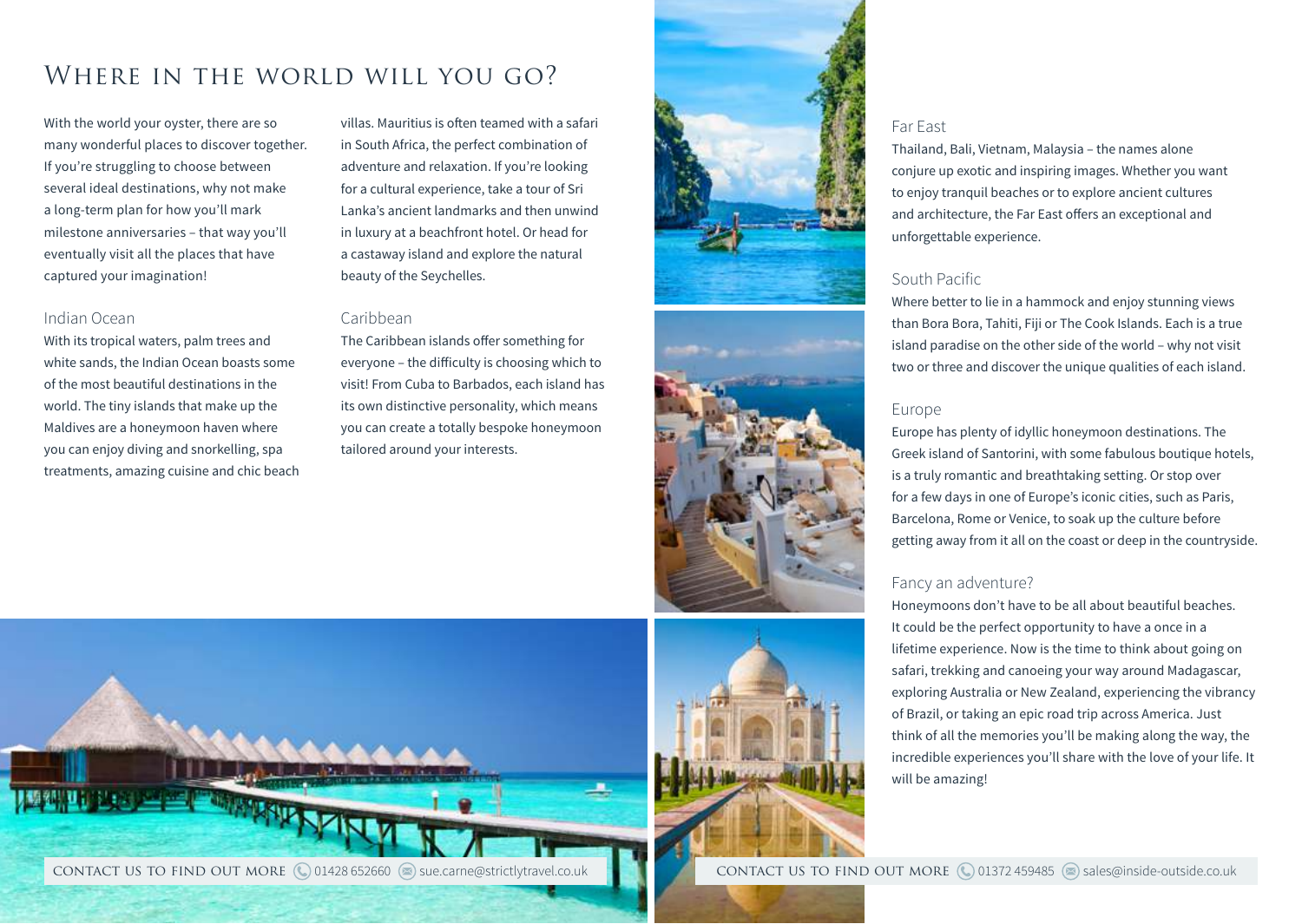# Taking care of the boring details

Like any holiday your honeymoon requires planning and organisation ahead of the departure date. This checklist will ensure sure you don't overlook any important details.

## Passports, visas and other formal documents

- Check the expiry date of your passports renewals can take time. Some countries require passports to be valid for a minimum period, so if yours has less than six months at the time of travel do double check your honeymoon destination.
- Changing your name? If you'll be travelling under your married name you'll need to apply for a new passport. This can be done up to three months before your wedding or civil partnership ceremony.
- Some countries require a visa for entry. which may need to be organised ahead or payable locally when you arrive at the destination airport.
- Remember your driving licence if you're planning to hire a car.
- For advice and information specific to your honeymoon destination visit www. gov.uk/foreign-travel-advice.

#### Vaccinations

No matter where you're going on honeymoon you should check that you are up to date with standard immunisations.

Visit fitfortravel.nhs.uk for advice on any other vaccinations recommended for your destination and get them organised at least two months before you're due to travel.

### Travel insurance

Don't go without it and make sure you have cover as soon as you've booked your honeymoon! Travel insurance will cover you for a multitude of things that might go wrong – from lost baggage to a medical emergency. If you're travelling to a European destination make sure you have an EHIC card as well. Available via www.nhs.uk, it's absolutely free and will give you access to state-provided healthcare if you fall ill or have an accident.

### Travel money

A prepaid card set up for the local currency is a good idea. You don't have to worry about fluctuating exchange rates while you're away and it can be used exactly like a debit card. A small amount of cash is useful for tips and small purchases.

### Luggage allowance

Check the weight allowance per person and buy or borrow a digital luggage scales to check you're within the limit – it will avoid hasty repacking at the airport or additional charges.



### Reserve your plane seats

If you have the option to book your seats online and in advance, do take advantage of this – starting your honeymoon in separate seats rows apart would not be much fun.

### Stress-free departure

- If you're driving to the airport do book your parking space in advance, you'll get a much better price than booking last minute.
- Depending on your flight time you might want to book into a nearby hotel overnight for a more relaxing experience.
- And why not treat yourself to an upgrade and chill out in a VIP lounge once you're airside!

## **Transfers**

There is nothing worse than arriving at an airport late at night and wondering how you'll get to your hotel. Drivers touting for business will take full advantage of stranded travellers and charge inflated rates, so remember to organise your transfer – to and from your hotel – before you leave home.

## And finally …

- Make sure your home is secure, cancel the milk and other deliveries! Ask a friend or neighbour to check for mail left poking through the letterbox.
- If you have a pet don't leave it to the last minute to make arrangements for their care – kennels and catteries can be hard to find.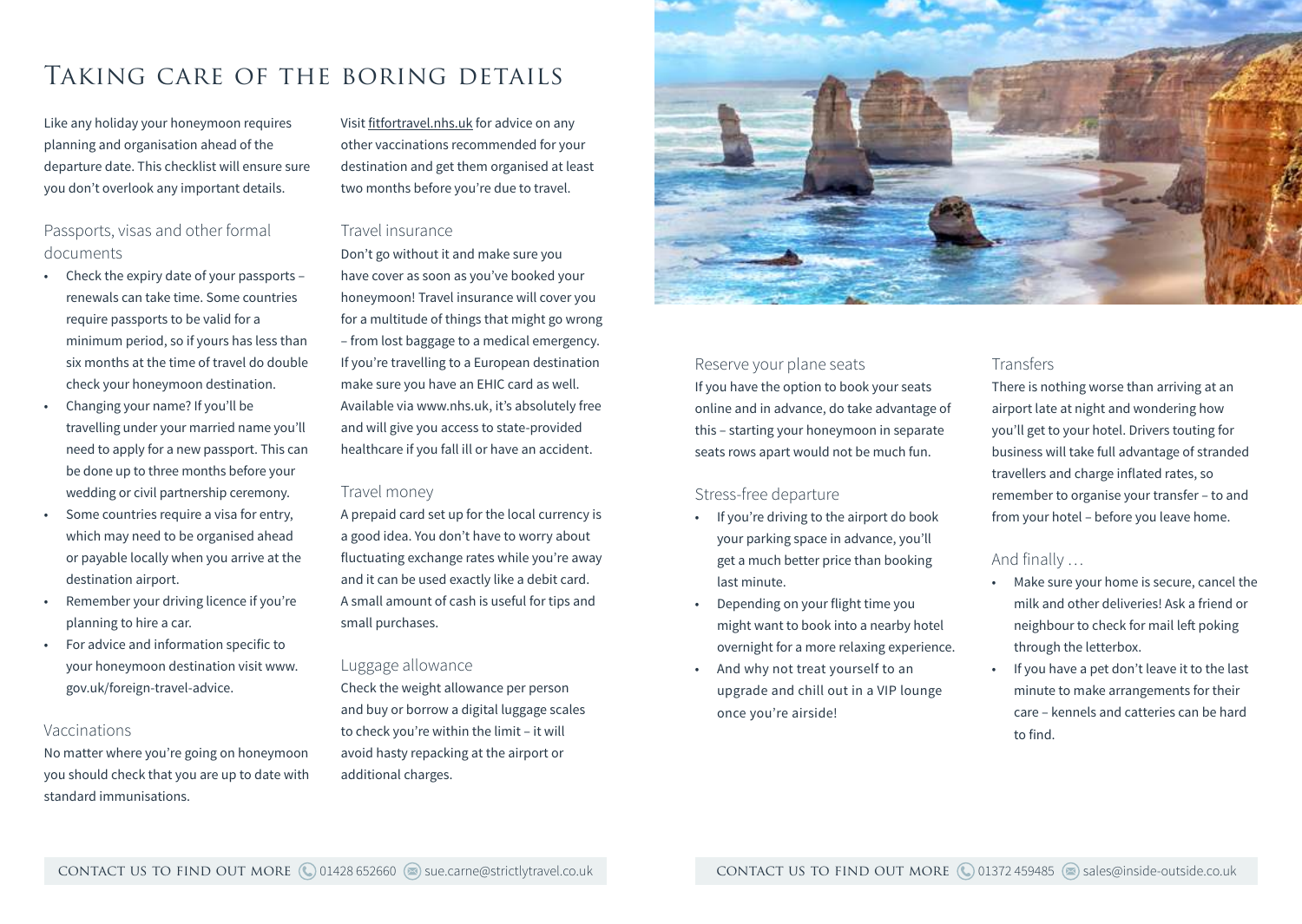## LEAVE IT TO US TO ORGANISE YOUR HONEYMOON

You could spend days and weeks researching where you want to go and making all the arrangements for your honeymoon. But you've also got a wedding to plan, a job to do, a social life to enjoy – so why not hand it over to the experts.

Not Just Travel provides a personal travel consultancy service. We'll work closely with you to create your ideal honeymoon, giving you the holiday you want not the holiday we want to sell. It's all about getting to know you, understanding your likes and dislikes, your dreams and desires for your honeymoon. We'll work within your budget, use our knowledge and expertise to find the best deals, negotiate prices, plan every last detail of your travel itinerary, book everything and deliver your perfect honeymoon.

Our holidays are ABTA and ATOL protected. Yes, you may find cheaper deals on the internet but if they seem unbelievable they may turn out to be not what they seemed. With Not Just Travel you have the absolute reassurance that the honeymoon we create for you is the one you'll experience when you arrive at your chosen destination.

Leave your honeymoon to Not Just Travel. There will be no need to stress and worry that you may have forgotten an important detail – you can simply look forward to an incredible honeymoon.



"Sue clearly takes real pride in her work and shows great care for the customer. She was on the ball at all times and I cannot recommend using her highly enough! We will certainly be using her in future. Is it possible to give six stars?!"

 $\mathcal{C}$  as  $\mathcal{C}$  and  $\mathcal{C}$  and  $\mathcal{C}$  and  $\mathcal{C}$  satisfies and  $\mathcal{C}$